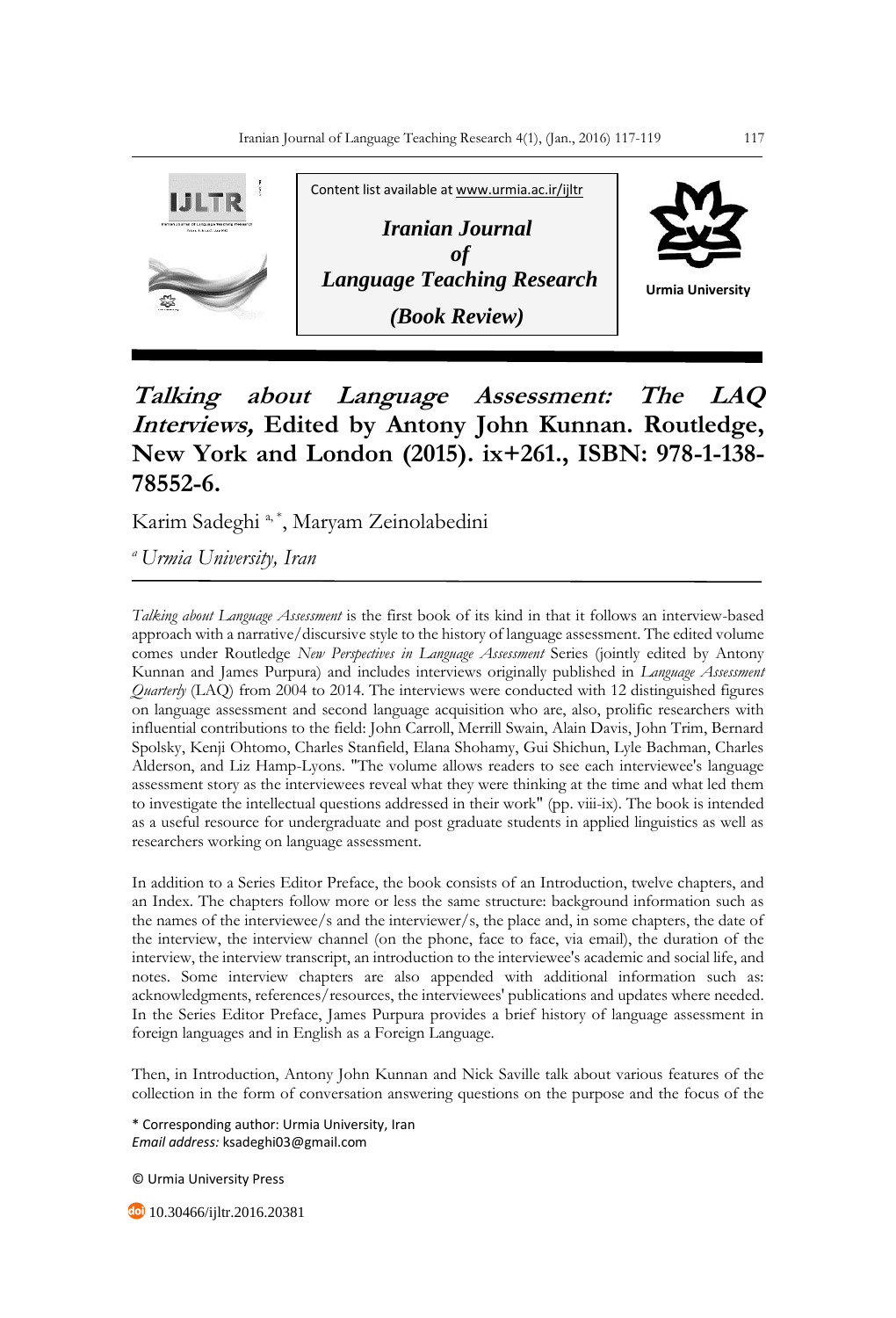interviews, the way they were conducted, how the interviewees were selected and the like. The aim of the collection, according to the editor and associate editor of LAQ was to identify key figures in the field As to the criteria they used to select the interviewees and interviewers, they state, "we were concerned to get a range of voices from different parts of the world, representing varied perspectives on the topics of interest, and of course, with a balance of gender" (p. xii). The format used for the interview was 'shooting script' to create a naturally flowing dialogue. "The interview transcripts provide reflections on the state of the art in our field as perceived by some of the most influential figures" (p. xiii). The editor is to be commended for his innovation in using interviews to survey the history of, and developments in, language testing since as Harwood, Austin, and Macaulay (2009) and Mason (2002) point out, the interview is considered as a perfect tool for eliciting interviewees' perception, viewpoints, knowledge, experiences, and justifications for their practices.

Chapter 1, *The Story behind the Modern Language Aptitude Test*, reports an interview with John B. Carroll (1916-2003). Carroll, as an outstanding premier psychologist with a considerable rate of studies, is the figure who is best known for the development of the Modern Language Aptitude Test (MLAT). In a part of the interview, Carroll relates most of his achievements to chance and talks about John Gardner's influential role in his academic life.

Chapter 2*, Biasing the Best in Language Testing and Learning*, narrates an interview with Merrill Swain. Through this chapter, Swain talks about Canal and Swain model, communicative performance and the importance of context, output hypothesis, collaborative tasks for language assessment, bias for best, role of feedback in learning, etc. In her view, to make a useful test/research task, one should be aware of what is to be assessed and what is to be learned.

Chapter 3, *40 Years in Applied Linguistics*, is an interview with Alain Davis. In this chapter, Davis shares details of his work in Africa and the development of Davies Test, the Bangalore Project, his involvement in the British Council, the origins of IELTS, etc.

Chapter 4, *At 80*, reports an interview with John Trim (1924-2013). Trim's Common European Framework of Reference (CEFR), first presented in Strasbourg in April 1997, has had a great impact on language testing. In the interview, he explains how he managed to climb the career ladder. Also, he talks about his English descriptions (Waystage, Threshold), CEFR and its various aspects.

Chapter 5, *People and Events in Language Testing: A Sort of Memoir,* is an interview with Bernard Spolsky, at the Language Testing Research Colloquium in Ottawa. The conversation is primarily an account of Spolsky's views on various issues as cloze test, Educational Testing Service (ETS), TOEFL, writing test, measured words, Navajo language maintenance, and SAT.

Chapter 6, *The Founding Father of Language Testing in Japan*, narrates Kenji Ohtomo's life. Through his friendly and intimate stance with a sense of humor, Professor Ohtomo talks about English Language Education Council, Item Response Theory, Classical Test Theory, etc., pointing out to the need for training more language test specialists.

Chapter 7, *A life in Language Testing,* is the transcript of an interview with Charles Stansfield. Dr. Stansfield, as a prominent figure in contemporary language testing, reflects on his role at ETS, TOEFL Research Coordinator, SPEAK, SLEP, CAL, MLAT, SLTI, and some other projects he was engaged in.

Chapter 8, *From Cloze to Consequences and Beyond,* recounts an interview with Elana Shohamy who discusses her role as one of the influential members in creating Hebrew assessment criteria. Then,